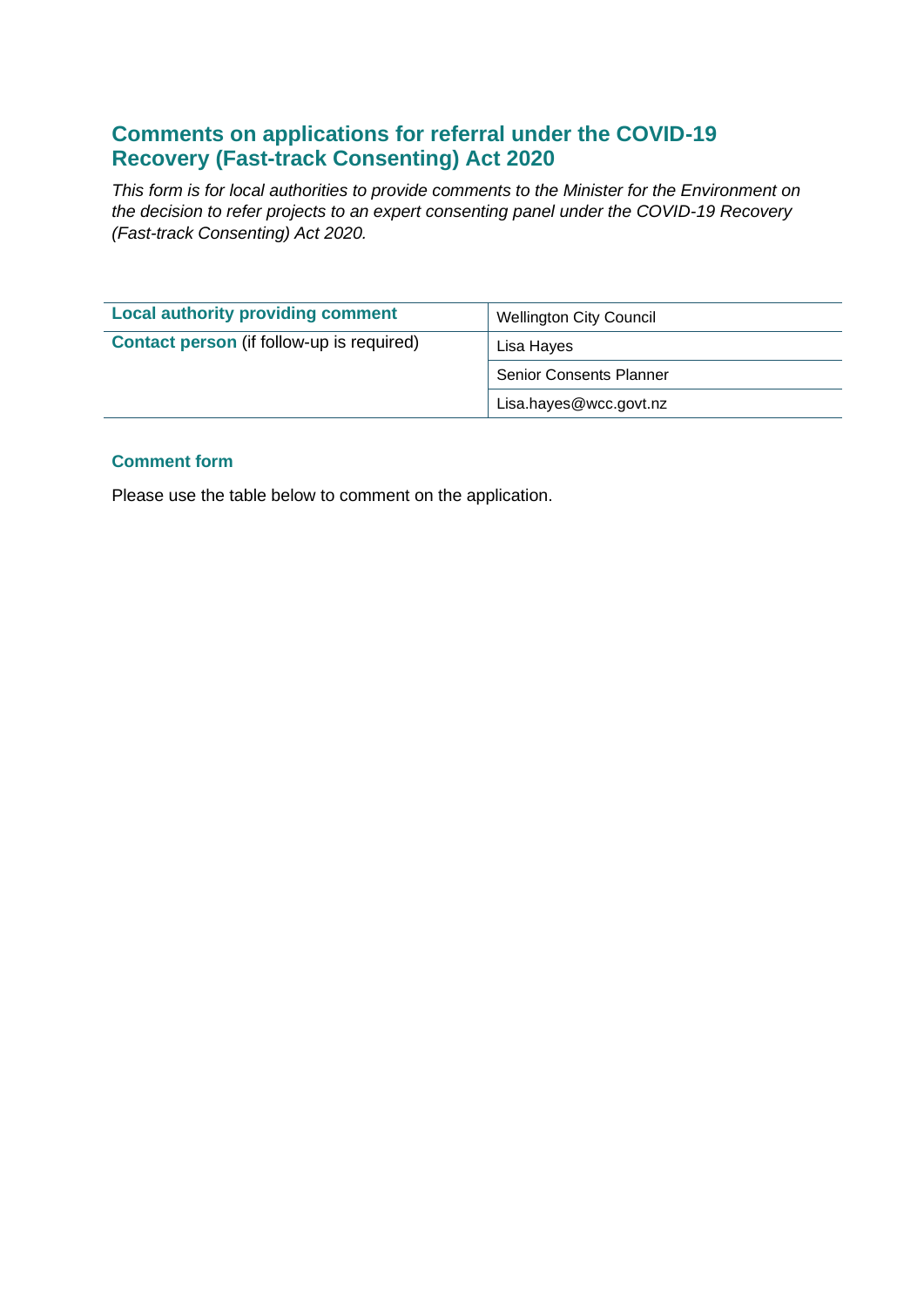| <b>Project name</b>                                         | Molesworth Street Office Development                                                                                                                                                                                                                                                                                                                                     |  |
|-------------------------------------------------------------|--------------------------------------------------------------------------------------------------------------------------------------------------------------------------------------------------------------------------------------------------------------------------------------------------------------------------------------------------------------------------|--|
| <b>General</b><br>comment -<br>potential<br><b>benefits</b> | The proposal would see the development of this vacant and therefore underutilised site for high<br>quality office space. There is a demand for this kind of office space in the Central Area.                                                                                                                                                                            |  |
|                                                             | The building would have a high level of seismic resilience.                                                                                                                                                                                                                                                                                                              |  |
|                                                             | The development of the site presents an opportunity to contribute to the public space and pedestrian<br>amenity in this part of the Wellington CBD.                                                                                                                                                                                                                      |  |
| <b>General</b><br>comment -<br>significant<br><b>issues</b> | The site is located on the fringe of the nationally significant Parliamentary Precinct and the building<br>will be co-located with a number of civic buildings. To the immediate south is the heritage listed<br>Cathedral of Saint Pauls, and there are other listed buildings in the vicinity.                                                                         |  |
|                                                             | It is important that the proposal recognises and responds to these contextual elements. In particular,<br>the building should defer to the heritage cathedral and not detract from its setting/context. The<br>Council has provided feedback to the applicant about design amendments that could achieve this<br>relationship.                                           |  |
|                                                             | Potential effects of the proposal would include:                                                                                                                                                                                                                                                                                                                         |  |
|                                                             | Urban design / townscape – including effects associated with the building height<br>$\qquad \qquad \blacksquare$                                                                                                                                                                                                                                                         |  |
|                                                             | Effects on heritage, including the Cathedral of Saint Pauls and the Parliamentary Precinct<br>$\overline{\phantom{a}}$                                                                                                                                                                                                                                                   |  |
|                                                             | Traffic and pedestrian safety associated with the location of the site access (opposite Pipitea<br>Street)                                                                                                                                                                                                                                                               |  |
|                                                             | Contamination - the site is contaminated land                                                                                                                                                                                                                                                                                                                            |  |
|                                                             | Wind - the will be localised wind effects, in particular within Molesworth Street and the<br>privately owned publicly -accessible park outside the NZ Rugby Union building on the<br>opposite (eastern) side of Molesworth Street                                                                                                                                        |  |
|                                                             | Construction effects (earthworks, noise, traffic management)<br>$\overline{\phantom{a}}$                                                                                                                                                                                                                                                                                 |  |
| <b>Is Fast-track</b><br>appropriate?                        | Fast-track is not inappropriate, provided that the urban design and heritage issues that would be<br>addressed through the RMA process, are otherwise appropriately addressed through the fast-track<br>process.                                                                                                                                                         |  |
|                                                             | As noted above, design detail - in particular the glazing details (reflectivity, colour) - will be important<br>and conditions requiring these details to be approved by the Council's urban design team prior to<br>construction are also recommended.                                                                                                                  |  |
|                                                             | If the consent is approved then effects relating to construction, contamination and earthworks could<br>be managed through conditions.                                                                                                                                                                                                                                   |  |
|                                                             | It is noted that there are a number of smaller buildings along Collina Terrace that face the subject site.<br>These owners/occupiers of these buildings may consider that they are adversely affected by the<br>proposal, however, this would be the case if any building was constructed on the site.                                                                   |  |
|                                                             | If the proposal was to go through the RMA consent process a notification decision would be made.<br>Until this assessment was completed the timing (and any possible delays) would not be known.                                                                                                                                                                         |  |
| <b>Environmental</b><br>compliance<br>history               | The site was formerly occupied by a commercial building originally known as the ICI Building then<br>later as Deloitte House. This building had a podium and tower design. The building was significantly<br>damaged in the November 2016 earthquake and was demolished under the emergency provisions of<br>the Resource Management Act 1991 (the Act) in January 2017. |  |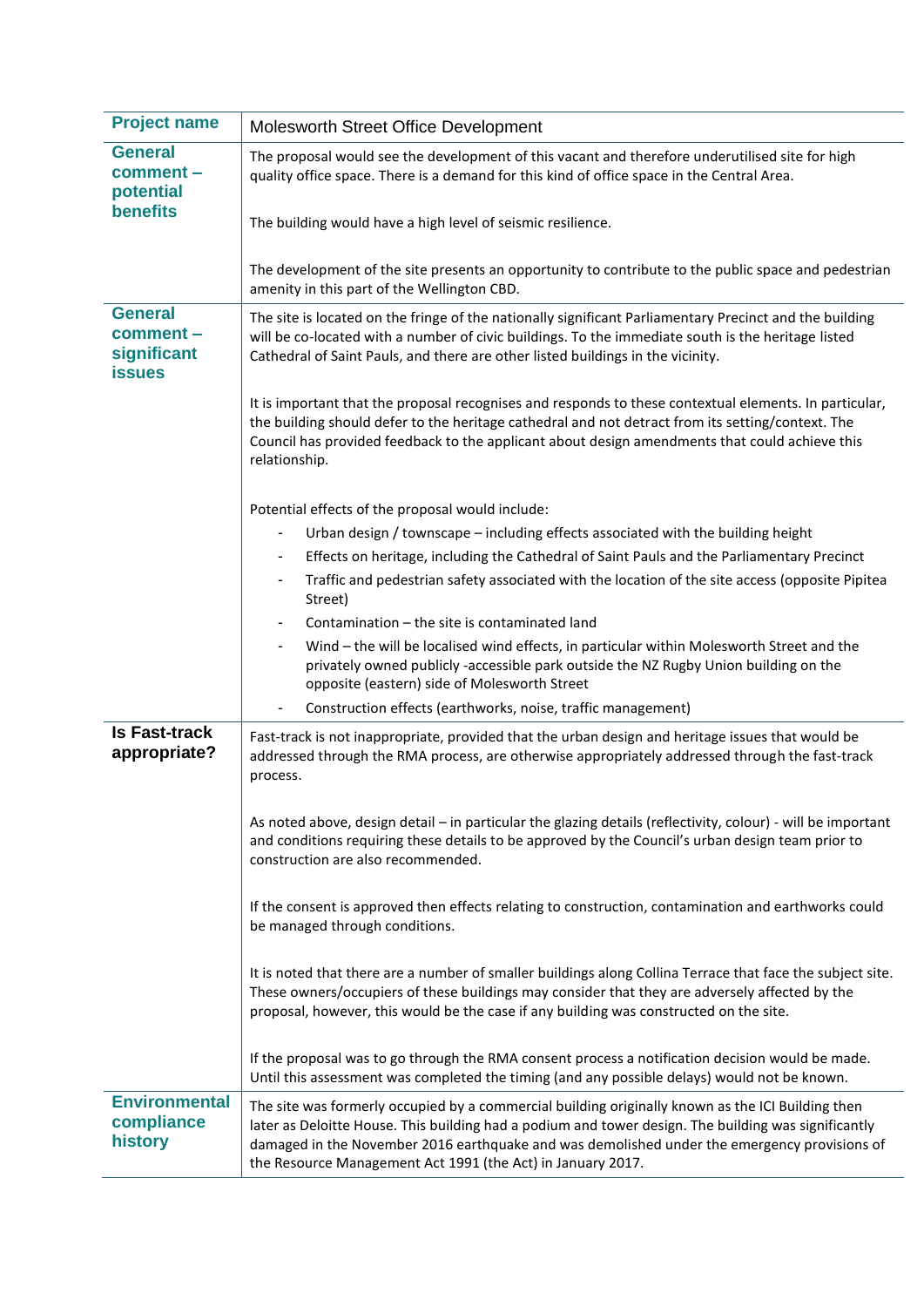|                                                                        | The site is currently used as a car-park while awaiting re-development. Since the demolition the<br>Council has received the following resource consent applications:                                                                                                                                                                                                 |  |  |
|------------------------------------------------------------------------|-----------------------------------------------------------------------------------------------------------------------------------------------------------------------------------------------------------------------------------------------------------------------------------------------------------------------------------------------------------------------|--|--|
|                                                                        | SR No. 383946: Consent for use of the site as an at-grade (ground level) car-park, with<br>$\bullet$<br>various structures and equipment ancillary to the car-park operation; along with a coffee<br>container at the northern corner of the site. (Approved 14 December 2017). This consent has<br>a three year lapse date and is due to expire on 14 December 2020. |  |  |
|                                                                        | SR 391602 - Consent for the installation of phantom billboard signage around the periphery<br>$\bullet$<br>of the site. This consent was issued in October 2017 and has been given effect to. Condition<br>(h) of this consent limited the duration to two years, meaning that the consent has now<br>expired.                                                        |  |  |
|                                                                        | SR No. 401169: Consent for a free-standing sign in the car-park. This application has been on<br>$\bullet$<br>suspend since January 2018.                                                                                                                                                                                                                             |  |  |
|                                                                        | SR No. 417483: This was an application for a new Central Area building on the site $-$ this<br>$\bullet$<br>building had a different design to the current proposal. Following our decision that this<br>proposal should be publicly notified the application has remained on suspend at the<br>applicant's request.                                                  |  |  |
| The following compliance issues have arisen with respect to this site: |                                                                                                                                                                                                                                                                                                                                                                       |  |  |
|                                                                        | The building was deemed dangerous following the earthquake and its demolition was<br>required                                                                                                                                                                                                                                                                         |  |  |
|                                                                        | It was found that the building was illegally occupied<br>۰.                                                                                                                                                                                                                                                                                                           |  |  |
|                                                                        | Prior to the resource consent applications being made, there were complaints about signage<br>٠<br>and the use of the site for car-parking.                                                                                                                                                                                                                           |  |  |
|                                                                        |                                                                                                                                                                                                                                                                                                                                                                       |  |  |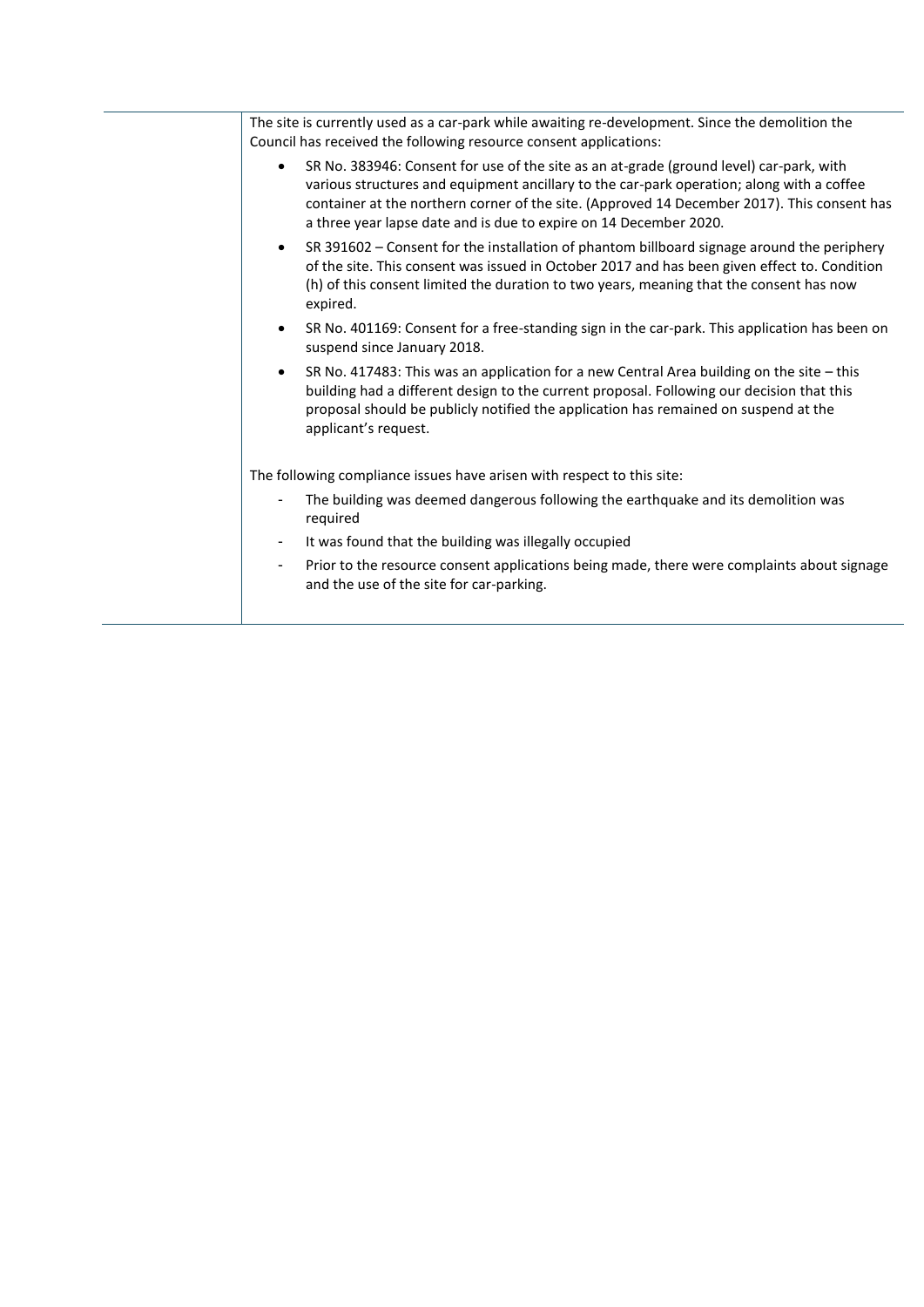| <b>Iwi and iwi</b>                                                                                            | The Council's mandated iwi partners are:                                                                                                                                                                                                                                                                                                         |  |
|---------------------------------------------------------------------------------------------------------------|--------------------------------------------------------------------------------------------------------------------------------------------------------------------------------------------------------------------------------------------------------------------------------------------------------------------------------------------------|--|
| <b>authorities</b>                                                                                            | Te Rūnanga o To Rangatira, 2/4 Nohorua Street, Takapuwahia, Porirua 5022<br>$\bullet$                                                                                                                                                                                                                                                            |  |
|                                                                                                               | Port Nicholson Block Trust, PO Box 12164, Thorndon, Wellington 6011<br>$\bullet$                                                                                                                                                                                                                                                                 |  |
|                                                                                                               | The site is not identified as a site of significance to iwi and it is not a Statutory Acknowledgement<br>Area.                                                                                                                                                                                                                                   |  |
|                                                                                                               | For a proposal of this nature we would generally recommend that consultation is undertaken prior to<br>lodgement of the application. If the proposal was publicly notified we would serve notice on both iwi.                                                                                                                                    |  |
| <b>Relationship</b><br>agreements<br>under the RMA                                                            | We have no specific relationship agreements under the RMA.                                                                                                                                                                                                                                                                                       |  |
| <b>Insert</b><br>responses to<br>other specific<br>requests in the<br>Minister's<br>letter (if<br>applicable) | Are there any reasons that you consider it more appropriate for the project, or<br>1 <sub>1</sub><br>part of the project, to continue to proceed through existing RMA consenting<br>processes rather than the processes in the Act?<br>This proposal is challenging District Plan provisions due to the scale and nature of what is<br>proposed. |  |
|                                                                                                               | This will be a very prominent building on a site that is close to heritage buildings, the nationally<br>significant Parliamentary Precinct and other civic buildings. It is important that adequate<br>information is supplied to ensure that the building is suitable for the context and does not detract<br>from any heritage listed items.   |  |
|                                                                                                               | As long as design and heritage considerations are managed (for example through conditions) the<br>fast track consent process should be appropriate. In addition, consideration should be given to<br>wind effects on the public environment as a tall building in this location has the potential to<br>create dangerous wind speeds.            |  |
|                                                                                                               | 2.<br>The status of the applicant's RMA consent applications (e.g. whether a<br>notification decision has been made), and any significant issues you are aware<br>of.                                                                                                                                                                            |  |
|                                                                                                               | The proposal would need consent for a Discretionary (Restricted) Activity under the following<br>District Plan rules:                                                                                                                                                                                                                            |  |
|                                                                                                               | Rule 13.3.3: Central Area Activities (non-compliant site access)<br>Rule 13.3.4: Central Area buildings                                                                                                                                                                                                                                          |  |
|                                                                                                               | Rule 13.3.8: Central Area buildings that does not meet the standards relating to site<br>access, height and wind (this rule applies in conjunction with Rule 13.3.4)<br>Rule 30.2.2: Earthworks in the Central Area<br>Rule 32.2.1: Use of a potentially contaminated site.                                                                      |  |
|                                                                                                               | The proposal is within the Discretionary (Restricted) Height limit, but at the upper level of this.                                                                                                                                                                                                                                              |  |
|                                                                                                               | Resource consent is also required under the National Environmental Standards for Assessing and<br>Managing Contaminants in Soil to Protect Human Health) Regulations 2011. This is not identified<br>in the application letter.                                                                                                                  |  |
|                                                                                                               | For a proposal of this nature the Council typically requires:                                                                                                                                                                                                                                                                                    |  |
|                                                                                                               | An assessment against the Central Area Urban Design Guide<br>A Design Statement, including a statement as to how the proposal achieves design<br>excellence                                                                                                                                                                                      |  |
|                                                                                                               | An assessment against the District Plan objectives and policies<br>A heritage report prepared by a heritage expert<br>٠                                                                                                                                                                                                                          |  |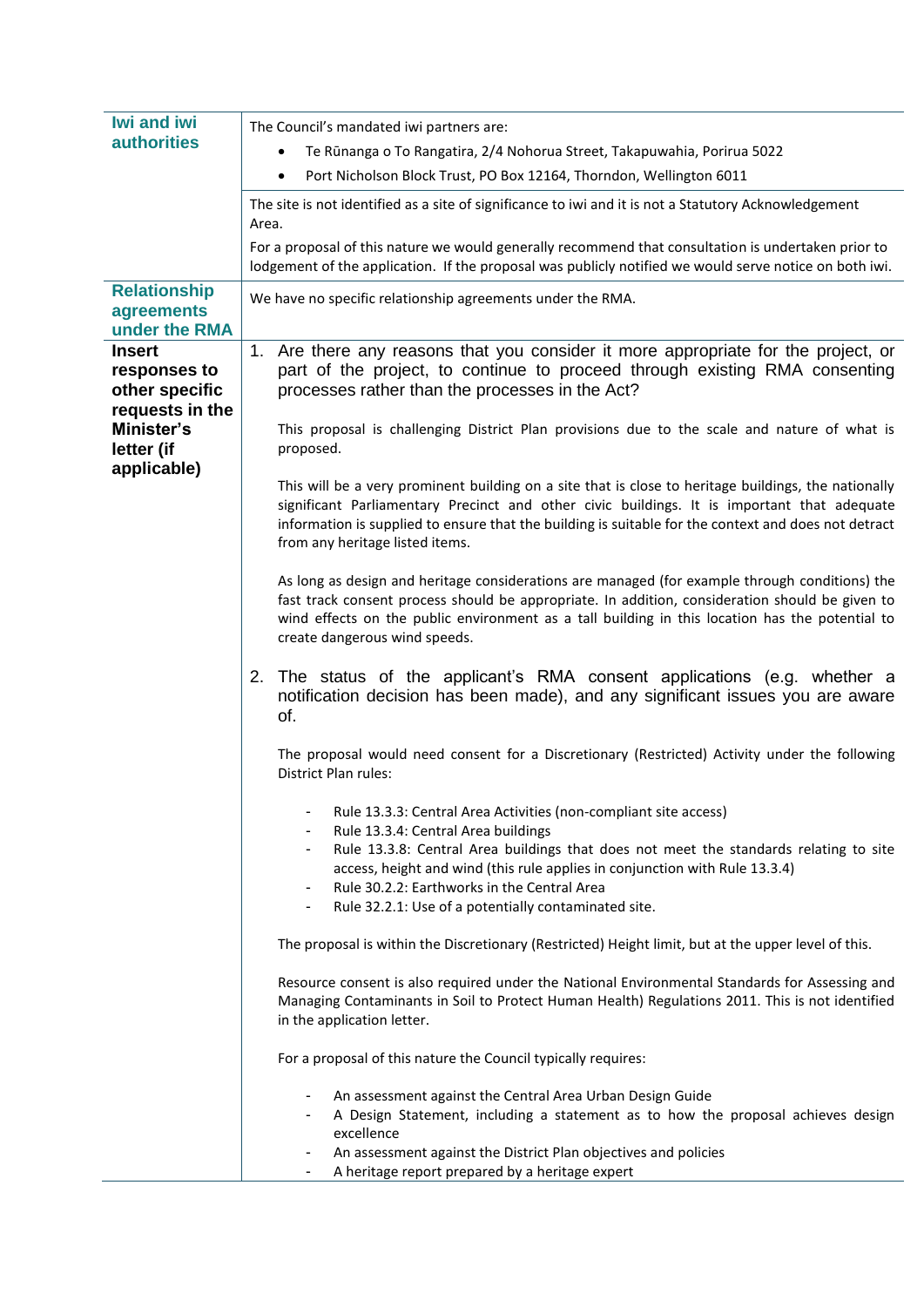|                                | A wind tunnel test<br>A site contamination report (PSI or DSI)<br>An earthworks management plan<br>$\blacksquare$<br>A traffic assessment, prepared by a traffic engineer<br>Evidence of any consultation with iwi or Heritage New Zealand Pouhere Tāonga<br>Conditions to be offered by the applicant to address effects in relation to earthworks,<br>$\blacksquare$<br>contamination, fixed plant noise and construction. |
|--------------------------------|------------------------------------------------------------------------------------------------------------------------------------------------------------------------------------------------------------------------------------------------------------------------------------------------------------------------------------------------------------------------------------------------------------------------------|
|                                | Does the applicant, or a company owned by the applicant, have any<br>3.<br>environmental regulatory compliance history in your region?                                                                                                                                                                                                                                                                                       |
|                                | We have some history with this applicant, including:                                                                                                                                                                                                                                                                                                                                                                         |
|                                | There was a prosecution taken against Prime Property Limited and Morepork Holdings<br>Limted (the earthworks contractor) in 2010 relating to non-consented earthworks on land<br>they own at the bottom of Ngauranga Gorge/Jarden Mile. The judge convicted both<br>companies and fined them \$10000 each for the offence.                                                                                                   |
|                                | We have issued infringement notices and/or abatement notices for breaches of consent<br>conditions relating to Prime Property Limited developments at Curtis Street and Spenmoor<br>Street.                                                                                                                                                                                                                                  |
| <b>Other</b><br>considerations | The Council has held a pre-application meeting with the developer to discuss the proposal. We can<br>provide a copy of the pre-application meeting record on request.                                                                                                                                                                                                                                                        |
|                                | We can supply a set of draft conditions for consideration if required.                                                                                                                                                                                                                                                                                                                                                       |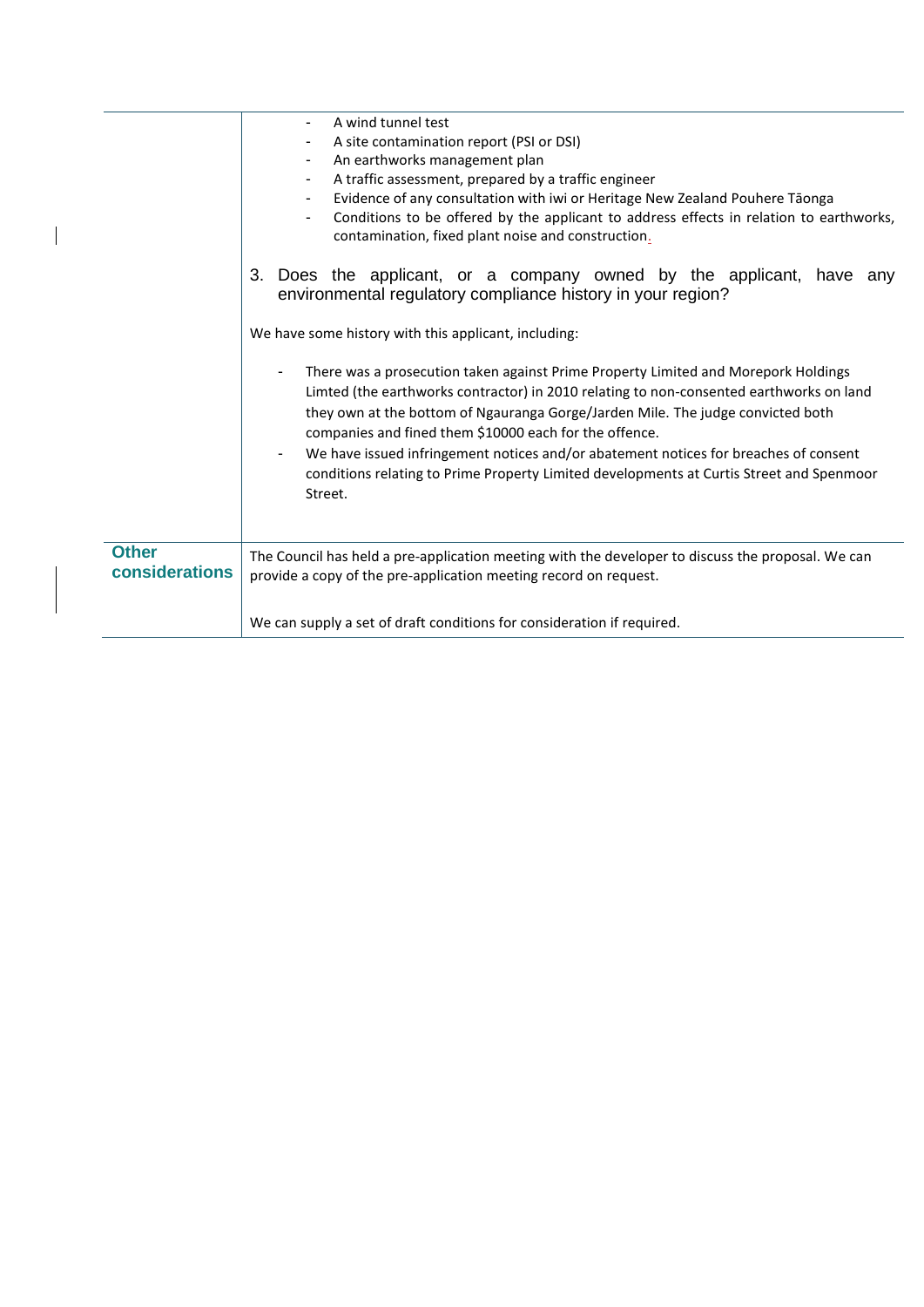# **from pre-application meeting (19 March 2020)**

In the interest of providing clear feedback to the applicant on the two important matters of urban design and heritage, we have discussed and agreed the following important issues.

The following feedback is intended to provide high level direction for the applicant and architect to develop their design in response to issues, and a set of key principles and opportunities that have been identified.

Jasmax went through the design response and related considerations for the proposal that is now being put forward for the new building on the site of the former ICI building, immediately adjacent to St Paul's Cathedral. They outlined that there is a greater awareness of the need for the design to respond to the surroundings. .These include heritage items such as St Paul's Cathedral and the Parliamentary Precinct Heritage Area and the other adjacent buildings and spaces that form the most concentrated area of activity that represents Wellington's Capital City status. This area has been identified as the Capital Precinct – see below.

The aim of Jasmax is to design a building which represents the transition between the Civic Precinct (Parliament, cathedral) and the commercial city (Pipitea) in what the applicant has termed a 'gateway building'. Jasmax presented the current design as the first iteration to be developed further from pre-application feedback.

The following feedback is expressed as principles that should guide further development of the design proposal. These principles have been based on the values of the two heritage items in the immediate vicinity and the Central Area Urban Design Guide (CAUDG).

In the first instance, it is important to summarise the key values of the two heritage items that any development on the site will need to respect.

#### *St Paul's Cathedral*

"The cathedral is a locally important building for the contribution that it makes to the Molesworth Streetscape, its architectural value, its group value in context of the Parliamentary buildings and Catholic basilica, its social values, and its authenticity. It plays an important role in the life of Wellington's Anglican community and is a landmark for the wider Wellington community". Specifically:

- Architecture: "A large ecclesiastical building ... The building has a squat and heavy proportion in keeping with the mass concrete construction and is … quite severe in detail and appearance"
- Townscape: "The cathedral has high townscape value as it is sited on a prominent corner opposite the Parliamentary buildings … It is a large scale building and it has landmark status".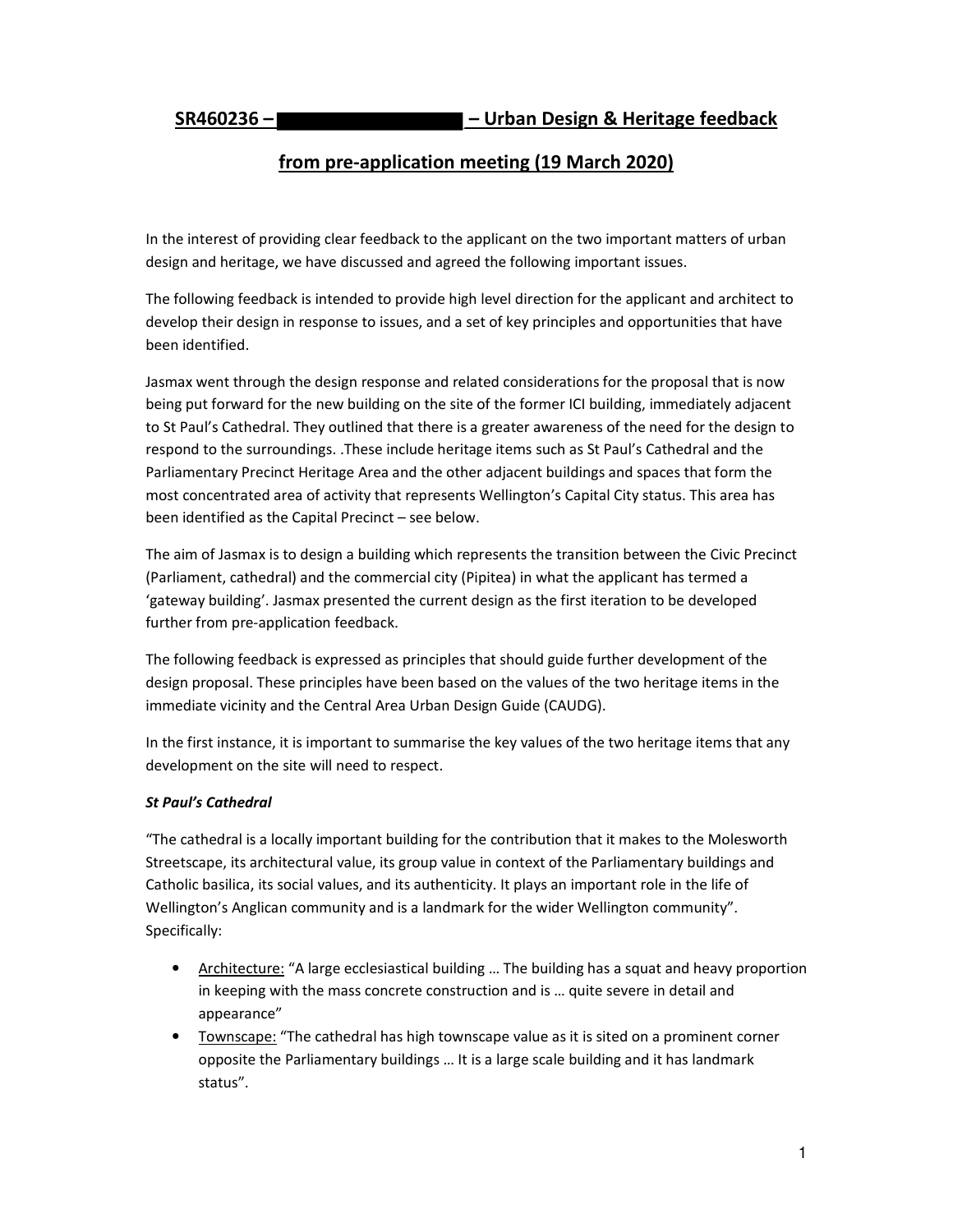• Group: "The cathedral is part of a group of high profile buildings sited in this area that includes the Parliamentary buildings, the Catholic Basilica … the Anglican Old St Paul's Cathedral and the Bishops Residence on Mulgrave Street"

#### *Parliamentary Grounds Heritage Area*

"The key characteristics of this area's setting are the *relatively low scale of the buildings* and *the spaciousness associated with the extensive landscaping, plantings and green areas around the major buildings* (both distinctive in an area which is rapidly becoming densified). The streets around the area create a definitive, physical border and help separate the formality of the older state buildings from nearby buildings. *Any larger buildings are located on the other sides of streets (such as Bowen Street) or sufficiently far away not to crowd the major buildings of the heritage area* … This area has *several significant wider settings … to the north and north-east is the Government Centre, dominated by such prominent buildings such as Kate Sheppard Apartments, Vogel House, the National Library and St Paul's Cathedral*"

## *Central Area Urban Design Guide (CAUDG)*

The District Plan objectives, policies and design guides require high quality building design within the Central Area that acknowledges, and responds to, the context of the site and surrounding environment. The CAUDG encourages new developments to recognise and enhance the unique qualities and sense of place of the city, and to maintain and enhance the quality of the setting of heritage items.

CAUDG describes the area where this proposal is located as the Capital Precinct:

*This area lies directly to the north of the Downtown area (CBD). Parliament, the courts and other significant national institutions are the main focal points of this area. Central government has a strong presence, together with Pipitea Marae, several schools, ecclesiastical centres, localised retailing and smaller residential holdings.* 

*The block pattern in this area is fairly irregular, and building density is generally lower than in the CBD and Te Aro basin. Characteristically, buildings in this area tend to be set back from the street.* 

The key questions that we will consider when assessing the proposal are:

- · Does the design respond to its surroundings? This includes the buildings and spaces within the vicinity and the two heritage items.
- · Is the quality of the setting, including that of the heritage items and spatial qualities, maintained or enhanced?
- · Does the new building and site development complement and support (rather than dominate) the setting?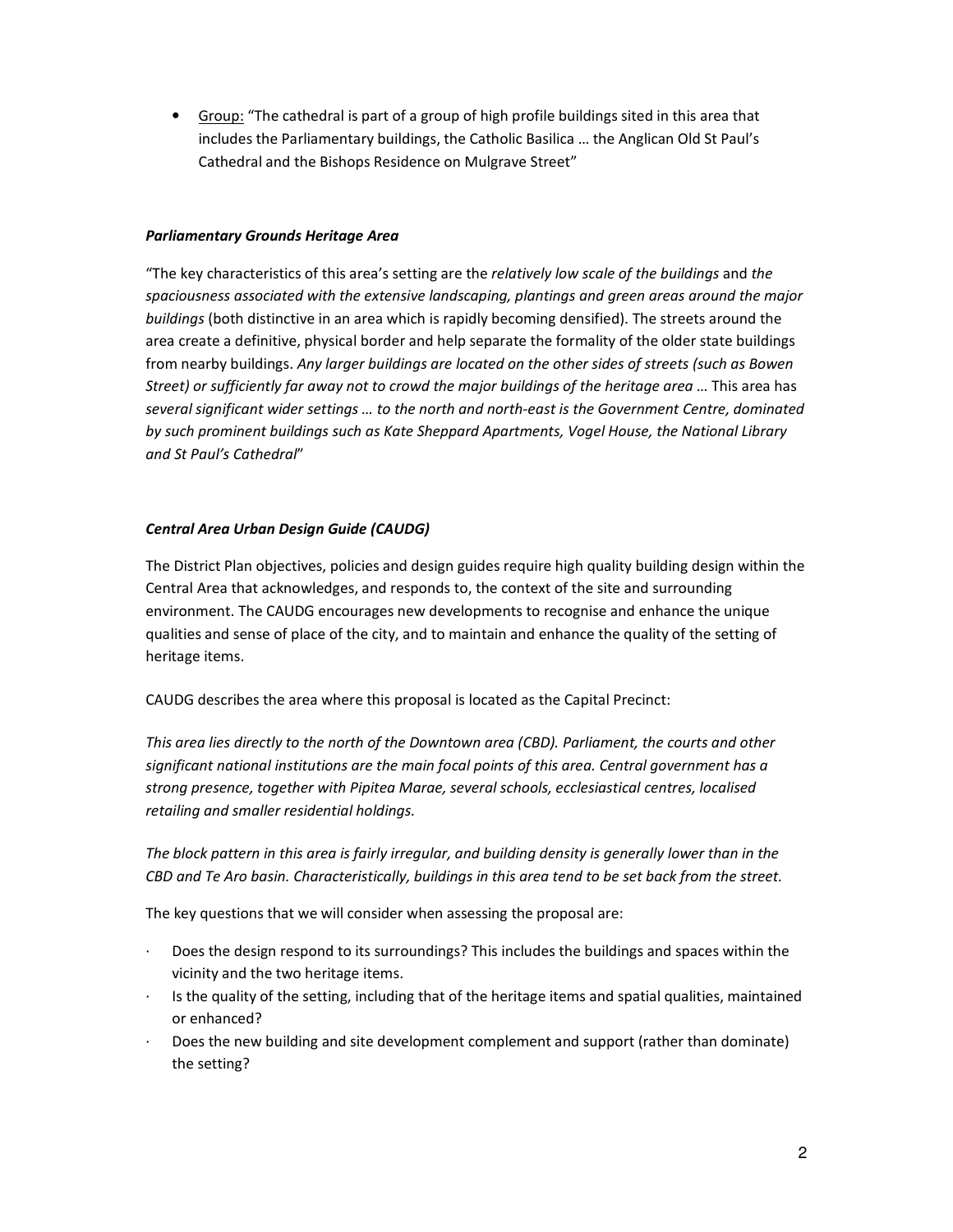## *Principles*

Given the prominence of the site in the Capital Precinct, its proximity to St Paul's Cathedral (a landmark heritage building), nationally significant institutions and buildings (including the National Library, High Court buildings), and the Parliamentary Precinct (a nationally significant heritage area), and the expressed intentions to call on the opportunities to exceed height and mass rules (design excellence), the following principles should guide the development on this site. These principles reference heritage and urban design guidance as per the objectives and guidelines of the District Plan.

- 1. **Respect:** The development should respect the context and setting. In terms of urban design and heritage, the values of St Paul's Cathedral and the Parliamentary Grounds Heritage Area need to be respected. This includes respect for their landmark values and their current prominence in the wider setting. The ensuing principles will ensure that this key principle is met.
- 2. **Alignment:** The building footprint should be sensitively aligned with the cathedral. This includes stepping the eastern extent of the building back to align with the eastern extent of the cathedral's tower, which will also achieve alignment with the buildings to the north of Hawkestone Street.
- 3. **Curtilage:** There should be sufficient space provided around the building to give the cathedral space to retain its significant presence. This can be achieved by shifting the bulk, mass and height of the building further away from the cathedral, towards the north-west corner.
- 4. **Reference:** A building that is intended to present a gateway building (as described by Jasmax) between the civic precinct (of which the Parliamentary Precinct and St Paul's Cathedral are key features) and the commercial area of Pipitea should reference some of the key architectural features of buildings within the immediate vicinity.

For heritage, an essential reference is St Paul's Cathedral. Whilst the current design presented by Jasmax shows a consideration of the horizontal and vertical features of the cathedral, this needs to be reflected more strongly in the horizontal axis. The low bulk of the cathedral (horizontal) which terminates at the height of the nave, and the limited verticality of the tower, should be reflected in the new building. This can be achieved by stepping the building further back around the height of the nave and reducing the bulk of the building above this (by following principle 3 on curtilage).

In addition to the cathedral, a building on this site could reference the National Library and NZ Rugby House more clearly in terms of design and scale and by strengthening the podium design concept.